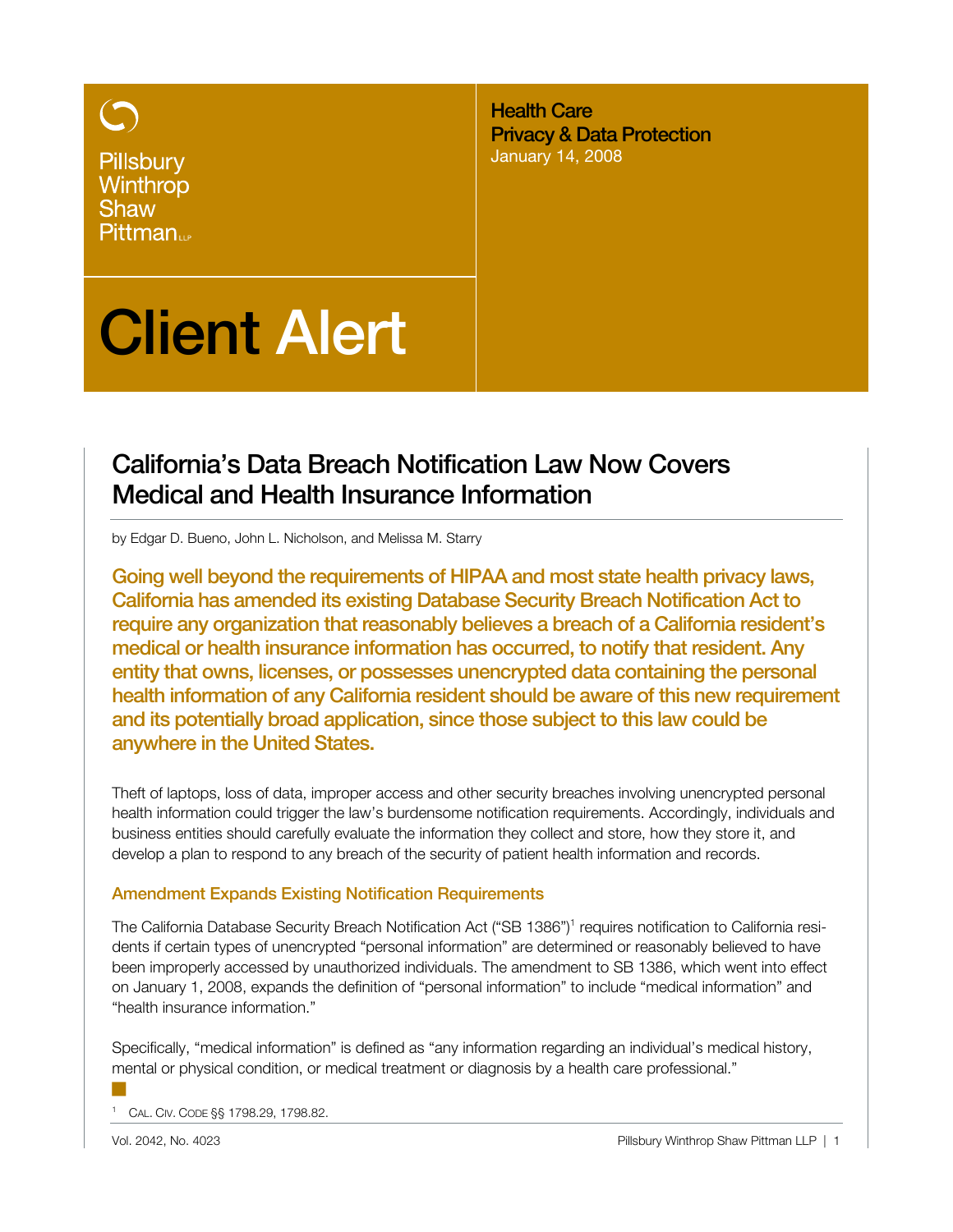"Health Insurance Information" is defined as "an individual's health insurance policy number or subscriber identification number, any unique identifier used by a health insurer to identify the individual, or any information in an individual's application and claims history, including any appeals records."

#### Scope of the Notification Requirement

Any business with employees in California or any business in the healthcare or health insurance industry that owns, licenses or maintains electronic data that contains medical or health insurance information about California residents may be affected by the law's notification requirements.

The law requires specific remedial steps be taken and documented as part of the notification process. Other measures beyond individual notification may also be required depending on the circumstances of the breach. Currently, under federal privacy laws, health care providers and other covered entities have only limited accounting and disclosure obligations with respect to data breaches.

The California law's most significant impact may be felt by those organizations or employers who merely maintain or "house" medical or health insurance information concerning their own employees or other individuals as part of their business. For example, if a data breach occurs at a small health information technology company, the law would require such company to notify all of those individuals whose unencrypted medical information may have been acquired by any unauthorized person.

Under the law, notice to affected individuals may be provided by either written or electronic means.<sup>2</sup> If the cost of either method exceeds \$250,000 or the number of individuals to be notified exceeds 500,000, then an organization may use substitute notice. The substitute notice provisions require an organization to: (1) notify the California resident by e-mail, (2) make a conspicuous posting of the notice on the organization's web site, and (3) provide notification to major California media. Notably, however, the law also permits notification in compliance with an organization's internal notification policies provided that the timing of such notification is consistent with California law. Notification may be temporarily delayed to determine the scope of the breach and restore system integrity, or if immediate notification would impede a criminal investigation.

A company's brand or reputation can be materially damaged if it is viewed as remiss or derelict when it comes to protecting personal health information. For that reason alone, organizations should take steps to minimize the likelihood of any data breach that would require notice under the new law. In addition, the failure to provide the requisite notice may also lead to civil liability and possible injunction. An individual injured by an organization's failure to provide notice may also initiate a civil action.

#### **Recommendations**

Any organization that owns, licenses or maintains electronic data that contains medical or health insurance information about California residents should:

- Review their policies and procedures and consider whether that medical and health insurance information is necessary for the organization's business;
- Identify key systems containing such medical or health insurance information, and activate and enhance logging capabilities on such systems and/or deploy network monitoring technologies;

2 Provided such notice is consistent with provisions regarding electronic notice and signature set forth in 15 U.S.C. § 7001.